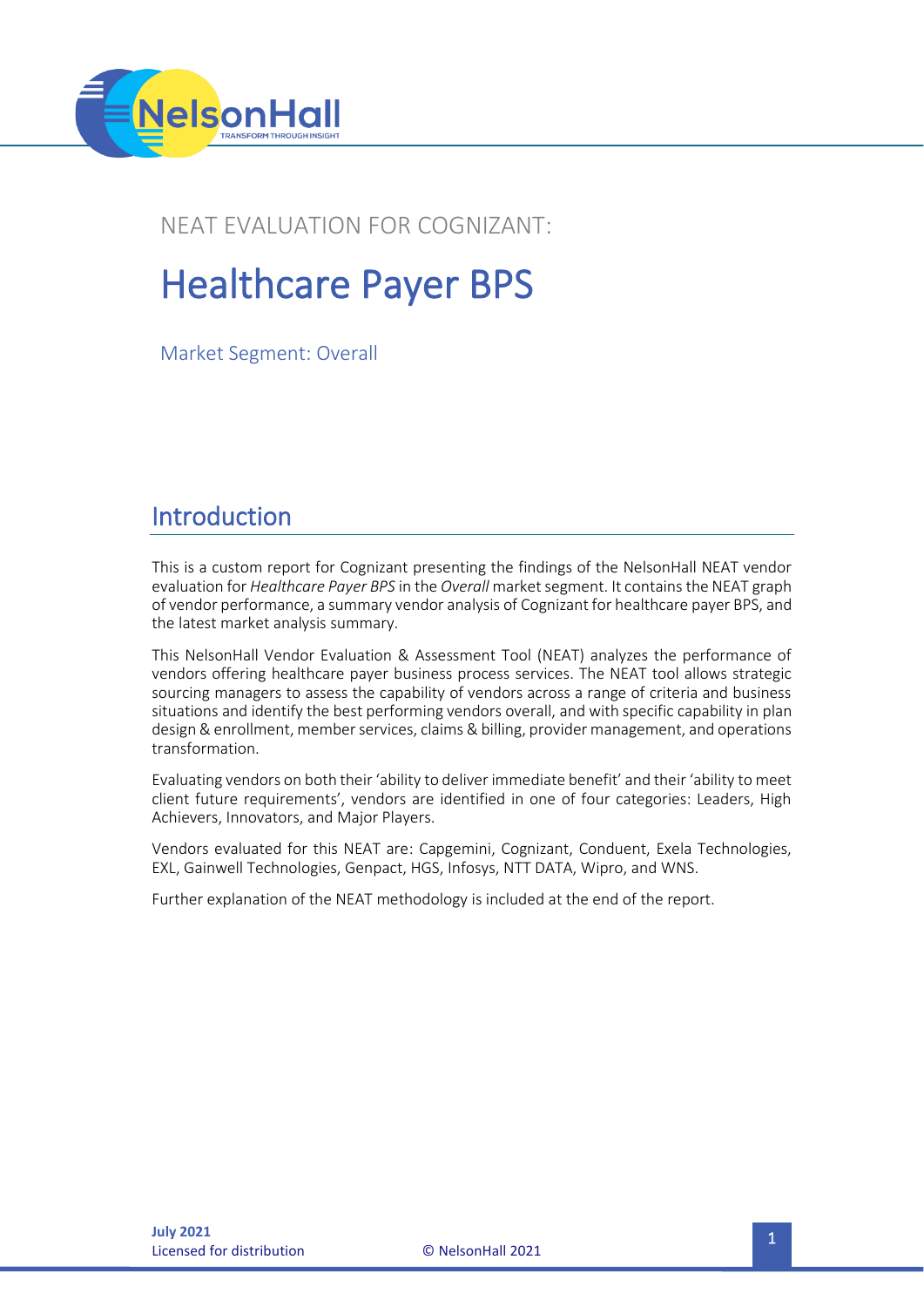

# NEAT Evaluation: Healthcare Payer BPS (Overall)



-<br>Source: NelsonHall 2021

Ability to meet future client requirements

NelsonHall has identified Cognizant as a Leader in the *Overall* market segment, as shown in the NEAT graph. This market segment reflects Cognizant's overall ability to meet future client requirements as well as delivering immediate benefits to its healthcare payer BPS clients.

Leaders are vendors that exhibit both a high capability relative to their peers to deliver immediate benefit and a high capability relative to their peers to meet future client requirements.

Buy-side organizations can access the *Healthcare Payer BPS* NEAT tool (*Overall*[\) here.](https://research.nelson-hall.com/sourcing-expertise/neat-reports/?avpage-views=neat&avpage-views=neat&NEATaction=viewProject&project=272)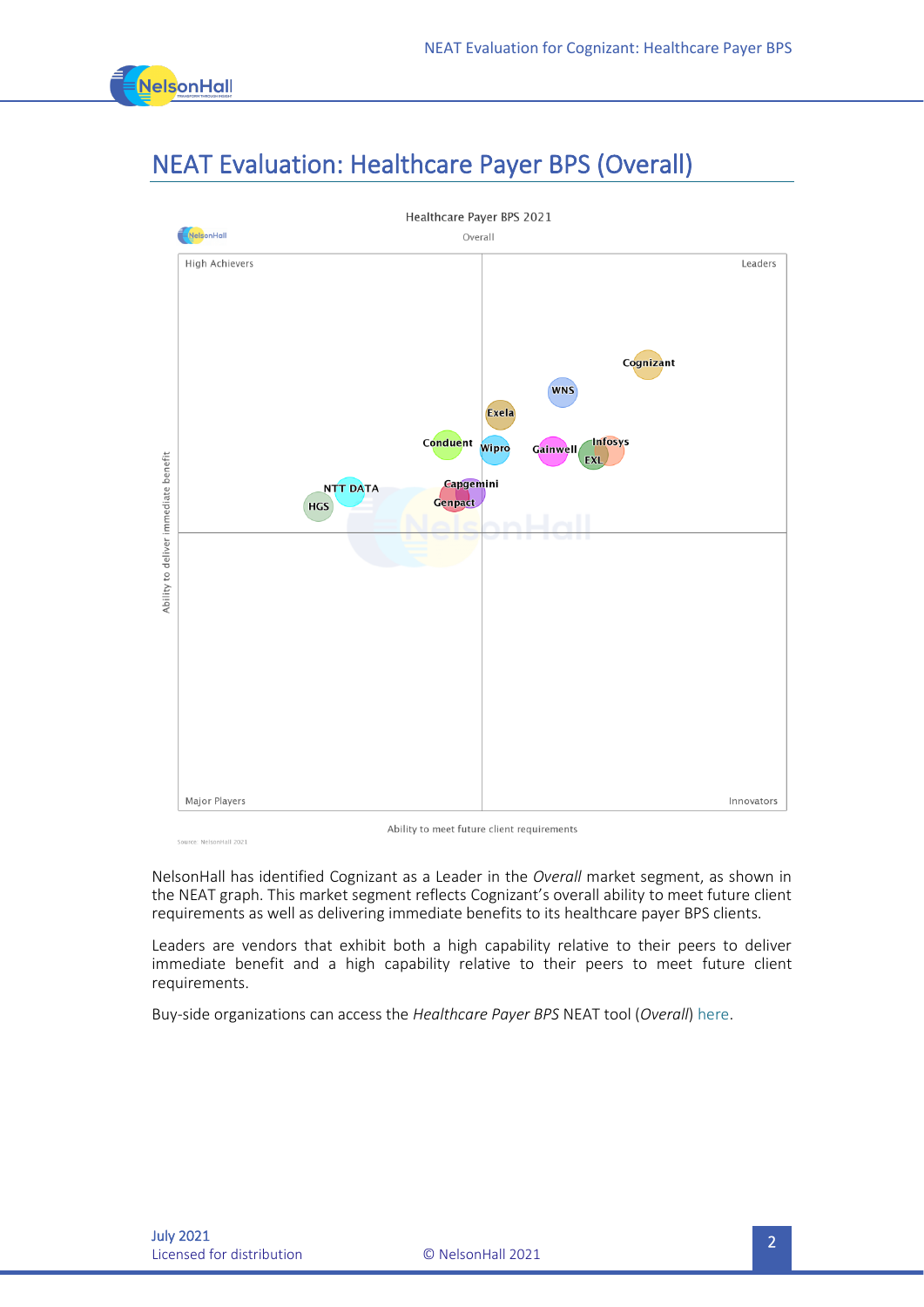

# Vendor Analysis Summary for Cognizant

#### **Overview**

Cognizant, founded in 1994 under the Dun & Bradstreet Corporation, is a publicly traded organization headquartered in the United States, and became independent in 1996. It provides consultative and BPS services in 20 industries, and has over 283,000 employees across 37 locations globally.

The company offers consultation, design, development, implementation, and maintenance of digital solutions, workforce augmentation, compliance services, and training for the following healthcare payer BPS services: plan design/setup, customer service administration, enrollment, billing/collection, claims administration, provider administration and network management, and care management. Cognizant's BPaaS (Business Process-as-a-Service) packages BPS services around Cognizant's product eco-system for government and nongovernmental lines of business.

Cognizant's proprietary platforms offer visualizations, reporting and dashboards, cognitive analytics, RCA, and analysis of call drivers, customer sentiment, agent performance, and SLA adherence. Solutions are implemented with embedded data analytics in data quality, data architecture, exchange reporting, analytics, and forecasting within operations services.

Services cover:

- *Plan Design* solutions in risk adjustment, benefit configuration, and new product configuration for new and existing plans, including POS, PPO, HMO & ASO, CDH, HSA, and **HRA**
- *Member Services Administration* consulting services, member contact center support, appeals & grievances management, and digital solutions for customer-agent interaction, customer self-service, AI, analytics, and backend automation tools for FTE productivity
- *Enrollment & Eligibility* consultation and digital solutions for member management, group setup, billing and payment processing, order ID issue, interactive interface, and case installation
- *Billing & Collections* BPS and consultation solutions in bill production, payment collection setup, payment processing, delinquency management, and premium subsidy management. Proprietary platforms and solutions provide automation and risk analytics reporting
- *Claims Administration* complete solutions and workforce augmentation in claims intake, processing, adjustments, payment, audit and reporting, and payment integrity
- *Provider Administration & Network Management* consultation, workforce augmentation, and digital solutions in provider contracting, provider data management, provider outreach, and credentialing with NCQA accreditation as a Credentials Verification Organization (CVO)
- *Care Management* BPS and solutions in utilization management services, care management, disease management support, quality improvement, wellness, and member engagement services.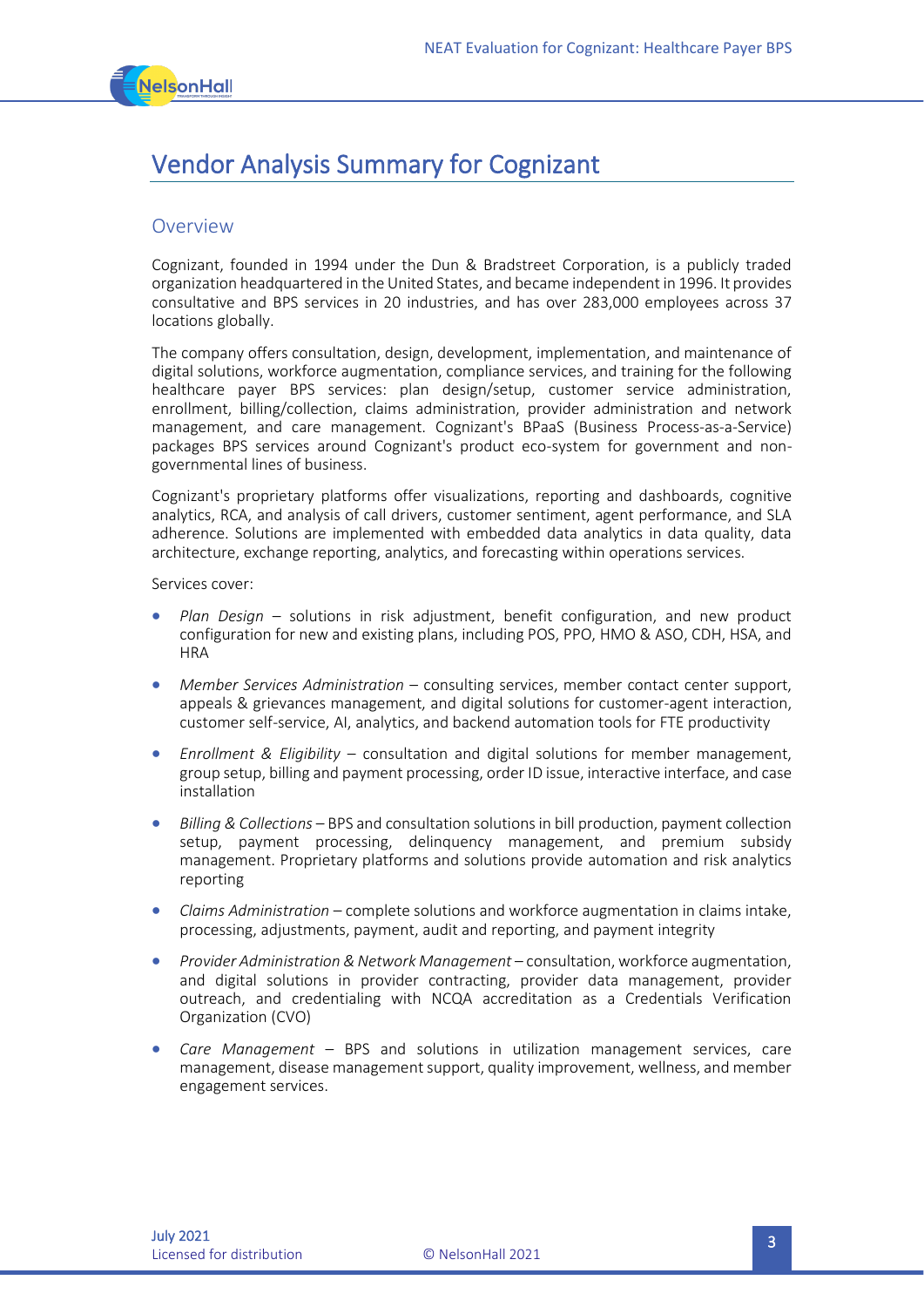

### Financials

Cognizant reported overall revenue of \$16.65bn in FY2020 (-.08% YoY) and healthcare segment revenues of \$4.85bn (3.3% YoY), 29% of total revenue.

Cognizant does not publicly report specific revenues for each subsector of their healthcare vertical. NelsonHall estimates a relatively flat growth rate for healthcare payer BPS in 2020 with a significant scaling in the number of healthcare payer FTEs. This reflects Cognizant's continued focus on expanding this subsector of their healthcare vertical.

NelsonHall estimates Cognizant's 2020 healthcare payer BPS revenue to be \$469m, of which commercial payer revenues are \$244m and government payer revenues are \$225m.

### **Strengths**

- The breadth of proprietary platforms and in-house solution portfolio moves towards an 'ecosystem' of digital enhancement for payers
- Cognizant continues to invest in cloud infrastructure to support digital transformation offerings
- Planned expansion of client base in government programs to meet market growth
- NextGen Member Service solutions offer biometric authentication methods and advanced speech sentiment analytics with workflow prompting for agent intervention; planned integration of Alexa capability in payer member self-service
- Offer HL7 FHIR compliant interoperability solutions and advisory services for clients.

### Challenges

- Can expand sales support to provide pricing to the payer and real-time quotes to prospective payer members
- Can develop advisory support of payers' clinical policy and rules-based utilization management policies
- Can consider geographic diversification of offshore personnel for client risk mitigation.

### Strategic Direction

Cognizant's focus is on three main areas for near-future development and investment:

- *Government programs BPaaS* Cognizant believes the aging of the U.S. population and the current financial profile of the market will drive growth in government programs and, therefore, customer interest in their pre-packaged government plan model as well as multi-line of service BPaaS models including commercial
- *Lowering medical costs* Cognizant will focus on digital service offerings to improve chronic care management while reducing administration and medical costs through valuebased care and quality management services
- *Digital transformation* Cognizant will continue to support clients' digital transformations through data convergence, AI/ML, automation, and analytics to improve client efficiency and customer experience.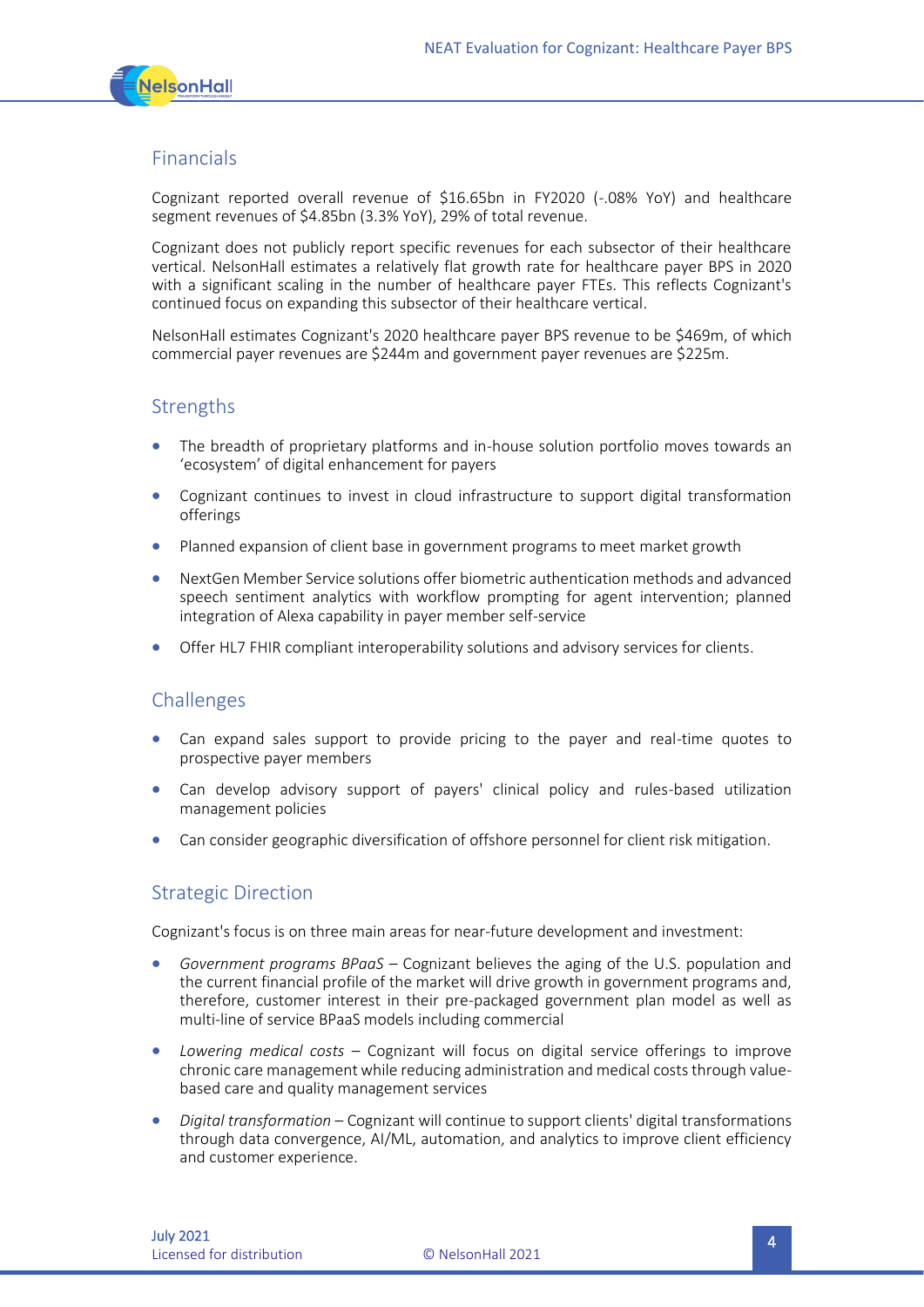

With these areas of focus, Cognizant aims to drive transformation by embedding automation, and it has continued its investment in cloud capabilities with several acquisitions:

- *10th Magnitude* expansion of the Microsoft Azure expertise within Cognizant's Microsoft Business Group, offering advisory and managed services around data center transformation, application modernization, and data intelligence with AI-driven analytics and insights
- *New Signature* (Microsoft specialist) offerings include Microsoft 365, Dynamics 365, and Azure
- *Lev* (Salesforce Marketing Cloud specialist, Platinum Partner) provides consulting, architecture design, technical optimization, and application integration services
- *Code Zero Consulting* (consulting and implementation services for Salesforce Configure-Price-Quote) and billing solutions.

#### **Outlook**

Cognizant continues to offer its robust advisory services for healthcare payer BPS and is expanding digital offerings for this sector. Cognizant's delivery capabilities remain strong and the subject of focus for near and long-term investment strategies. 2020 saw internal stability in their management structure, with completed onboardings of a well-known CFO and CEOdirect reports. Additionally, Cognizant continues to fill management positions with local talent in support of their strategic geographic growth.

Cognizant is continuing the push for its BPaaS offering. However, the overall strategic focus on expanding government plans will support the growth of their BPaaS model with a 'one-stopshop' BPaaS offering for these plans and a tailored offering for commercial plans.

The focus for the BPaaS offering on small to mid-market plans will also continue, as these types of plans will be looking for comprehensive digital transformation solutions and services. National payers will continue to offer a market as they add service lines in an aging U.S. population.

Expect focused investment in digital clinical offerings, such as value-based care and the reduction of medical costs in payer and provider clients, to be a strategic focus area. Analytic offerings will play a large role in population health management and quality management, and automation solutions will continue to focus on process efficiency improvements.

Cognizant is also expected to bring its voice technology solutions from other verticals to the healthcare sector, such as Alexa assisted self-service transactions. This is part of the overall focus on digital clinical offerings and learning systems, with clinical and conversational AI.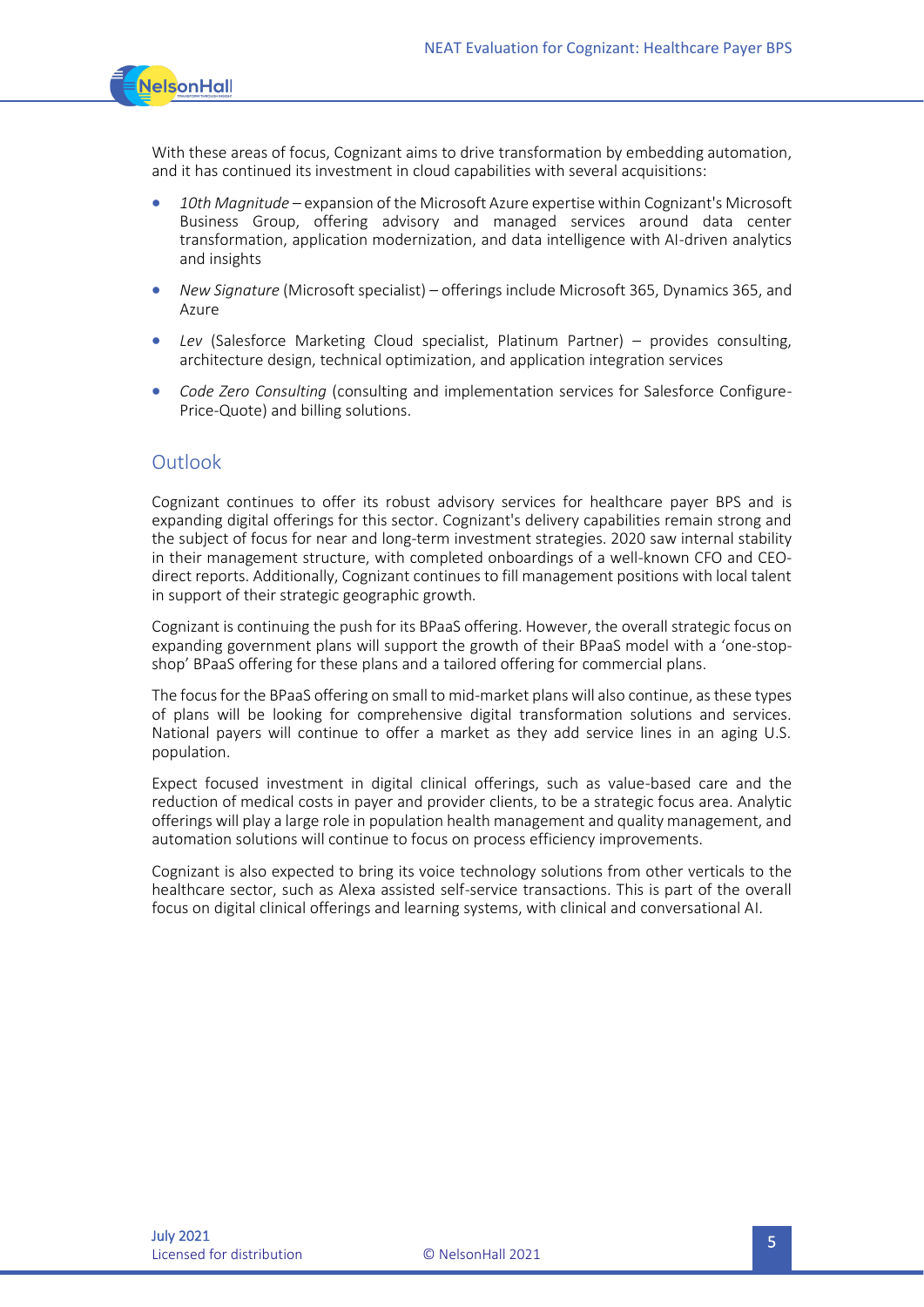

# Healthcare Payer BPS Market Summary

#### Overview

Healthcare payer business process services enable clients to utilize RPA, AI/ML, and analytics to improve customer service administration, reduce processing and turnaround times, reduce operational costs, and improve volume and process quality. Key user requirements include process redesign and domain expertise, advanced analytics, and the ability to offer cloudbased solutions.

Vendors are increasingly focused on intelligent automation to bring process efficiencies, digital personalization through advanced analytics, process redesign, and client-specific solution design. Vendors are expanding and increasing partnerships with IT vendors for "plug-in" solutions and platforms, and with academic institutions for talent skilling and domain expertise.

Key investment areas include a focus on partnerships with telehealth providers to integrate or design virtual care solutions to offer comprehensive support to clients in the functions of care management, wellness offerings, and member behavior interventions.

#### Buy-Side Dynamics

The key decision factors in selecting a vendor to deliver U.S. healthcare payer BPS are:

- Strong operational domain and process understanding
- Ability to rethink operational process boundaries
- Use of design thinking to reimagine processes and operating models
- Breadth of RPA and automation capability
- Advanced analytics capability
- Machine learning and deep learning
- Ability to offer cloud-based industry process transformation solutions
- Blockchain capability
- Proprietary tools and industry platforms.

#### Success Factors

Key success factors for U.S. healthcare payer BPS vendors include:

- Collaboration with payer clients to develop solutions
- Talent skilling and partnerships to provide domain expertise/crowd testing for solution design
- Local talent acquisition: investing in talent development in solution design and automation, and local domain expertise skilling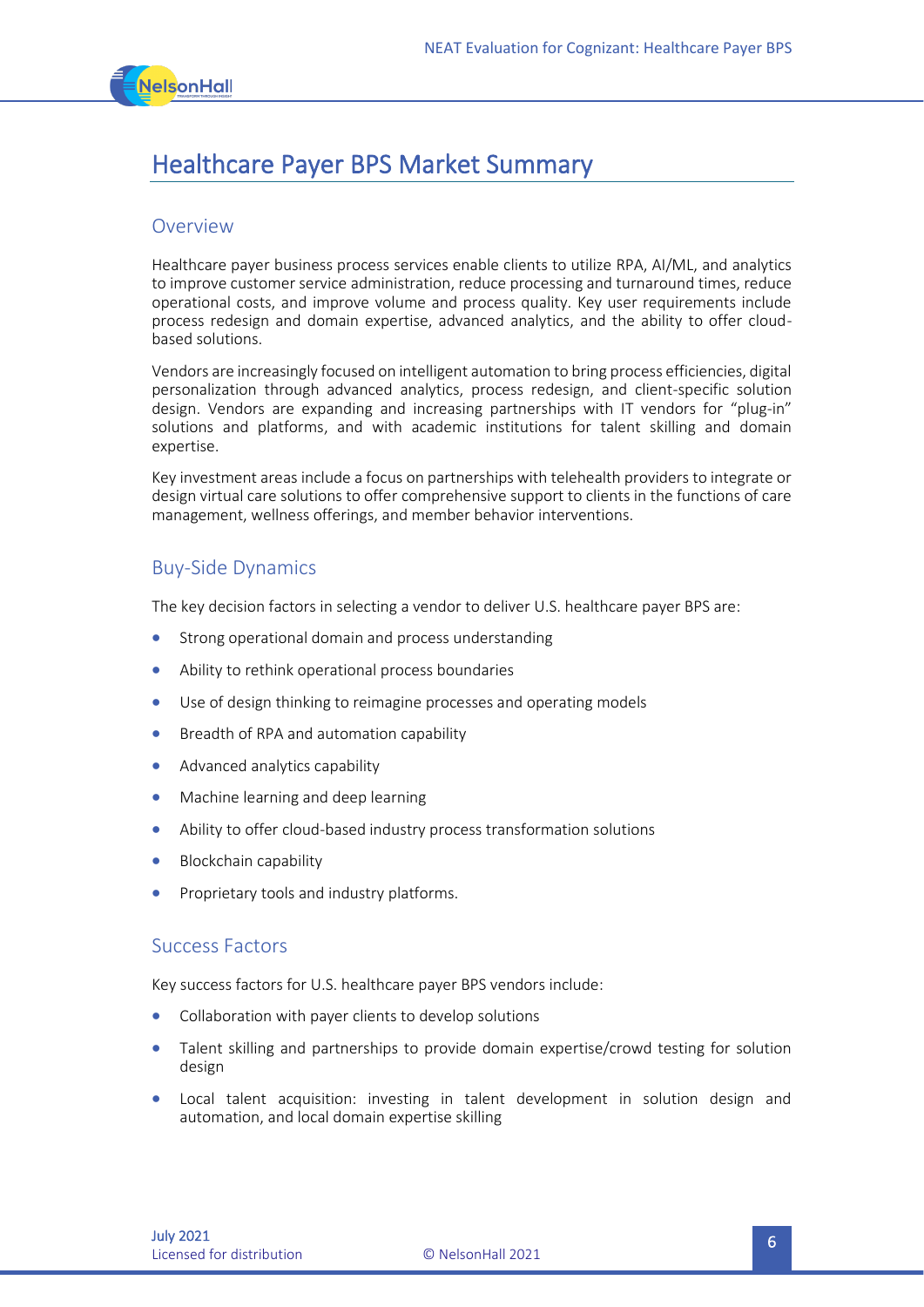

- Achieving regulatory body accreditations for business function areas to demonstrate domain expertise to healthcare payer clients
- Maturity of front-end applications and back-end efficiencies
- Maturity and application of advanced analytics: aggregation and analysis of internal and external data to design and price new and renewed plans and enhance CX
- Continued acquisitions of technology firms or consulting firms to boost domain expertise
- Increasing interoperability support to payers, with continued client demand for APIs and interoperability support for enrollment functions, claims and prior authorization, provider data and network management, and member care coordination
- Offering CX advisory consultants to train contact center agents and advise on process redesign
- Expanding COE and innovation labs in proximity to client delivery locations
- Partnerships with academic institutions and medical institutions: partnering with these institutions to improve talent skilling and domain expertise in services and solutions
- Service delivery in geographic proximity to client engagements: private payer vendors are scaling onshore presence to support growing state and federal lines of business
- Offering telehealth support services and solutions through partnerships.

#### Outlook

Vendors are increasingly focusing on intelligent automation to bring process efficiencies, digital personalization through advanced analytics, process redesign, and client-specific solution design. Client demand continues for APIs and interoperability support for enrollment functions, claims and prior authorization, provider data and network management, and member care coordination. Vendors are investing and forming partnerships with telehealth providers to integrate or design virtual care solutions to offer comprehensive support to clients in care management functions (inclusive of SDOH data), wellness offerings, and member behavior interventions. Vendors are also expanding and increasing partnerships with IT vendors for "plug-in" solutions and platforms, academic institutions for talent skilling, and domain expertise.

The future direction for U.S. healthcare payer BPS will include:

- Wider adoption of AI/ML to inform and augment care management and utilization management functions
- Enabling deeper integration of AI/ML and NLP in data extraction and classification
- Vendors expanding the scope of information exchange and role in creating digital ecosystems in healthcare
- Greater focus on customer service administration and enrollment services and solutions enhanced by digital self-service options, real-time behavioral analysis, and external APIs for secure data exchange
- Expanding implementation of member- and provider-facing chatbots and virtual agents
- Enhancing the application of advanced analytics to inform member outreach and improve member and provider satisfaction metrics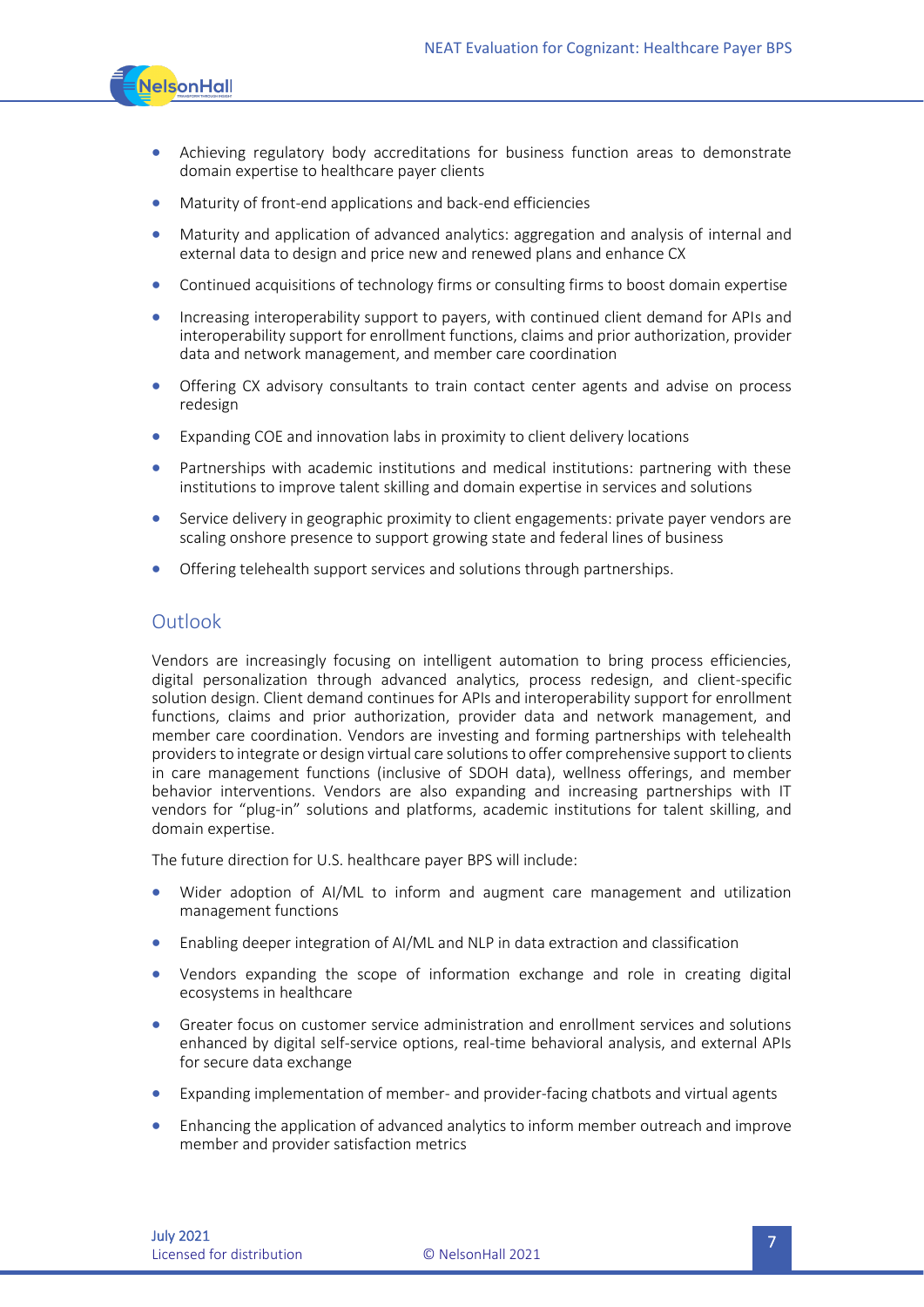

- Expanding the use of analytics and automation to identify overpayments/errors before claims payment and enhanced digital self-service for the provider lifecycle
- Greater focus on unsupervised automation, augmented by analytics and continuous learning
- Private payer vendors will scale onshore presence to support growth in state and federal sub-sectors of the healthcare payer market
- Developing internal talent skilling in solution design and domain expertise.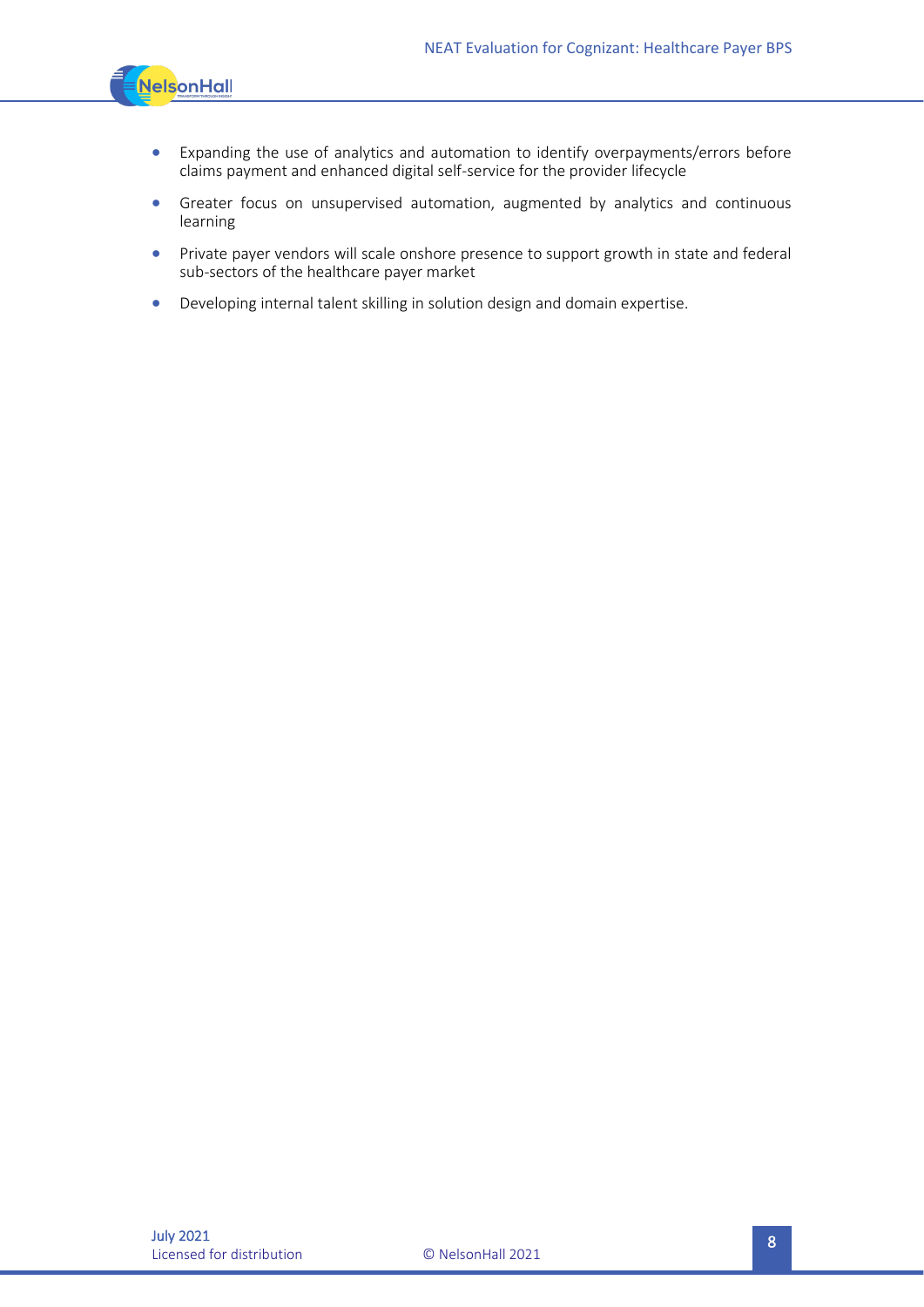

# NEAT Methodology for Healthcare Payer BPS

NelsonHall's (vendor) Evaluation & Assessment Tool (NEAT) is a method by which strategic sourcing managers can evaluate outsourcing vendors and is part of NelsonHall's *Speed-to-Source* initiative. The NEAT tool sits at the front-end of the vendor screening process and consists of a two-axis model: assessing vendors against their 'ability to deliver immediate benefit' to buy-side organizations and their 'ability to meet client future requirements'. The latter axis is a pragmatic assessment of the vendor's ability to take clients on an innovation journey over the lifetime of their next contract.

The 'ability to deliver immediate benefit' assessment is based on the criteria shown in Exhibit 1, typically reflecting the current maturity of the vendor's offerings, delivery capability, benefits achievement on behalf of clients, and customer presence.

The 'ability to meet client future requirements' assessment is based on the criteria shown in Exhibit 2, and provides a measure of the extent to which the supplier is well-positioned to support the customer journey over the life of a contract. This includes criteria such as the level of partnership established with clients, the mechanisms in place to drive innovation, the level of investment in the service, and the financial stability of the vendor.

The vendors covered in NelsonHall NEAT projects are typically the leaders in their fields. However, within this context, the categorization of vendors within NelsonHall NEAT projects is as follows:

- Leaders: vendors that exhibit both a high capability relative to their peers to deliver immediate benefit and a high capability relative to their peers to meet future client requirements
- **High Achievers:** vendors that exhibit a high capability relative to their peers to deliver immediate benefit but have scope to enhance their ability to meet future client requirements
- Innovators: vendors that exhibit a high capability relative to their peers to meet future client requirements but have scope to enhance their ability to deliver immediate benefit
- Major Players: other significant vendors for this service type.

The scoring of the vendors is based on a combination of analyst assessment, principally around measurements of the ability to deliver immediate benefit; and feedback from interviewing of vendor clients, principally in support of measurements of levels of partnership and ability to meet future client requirements.

Note that, to ensure maximum value to buy-side users (typically strategic sourcing managers), vendor participation in NelsonHall NEAT evaluations is free of charge and all key vendors are invited to participate at the outset of the project.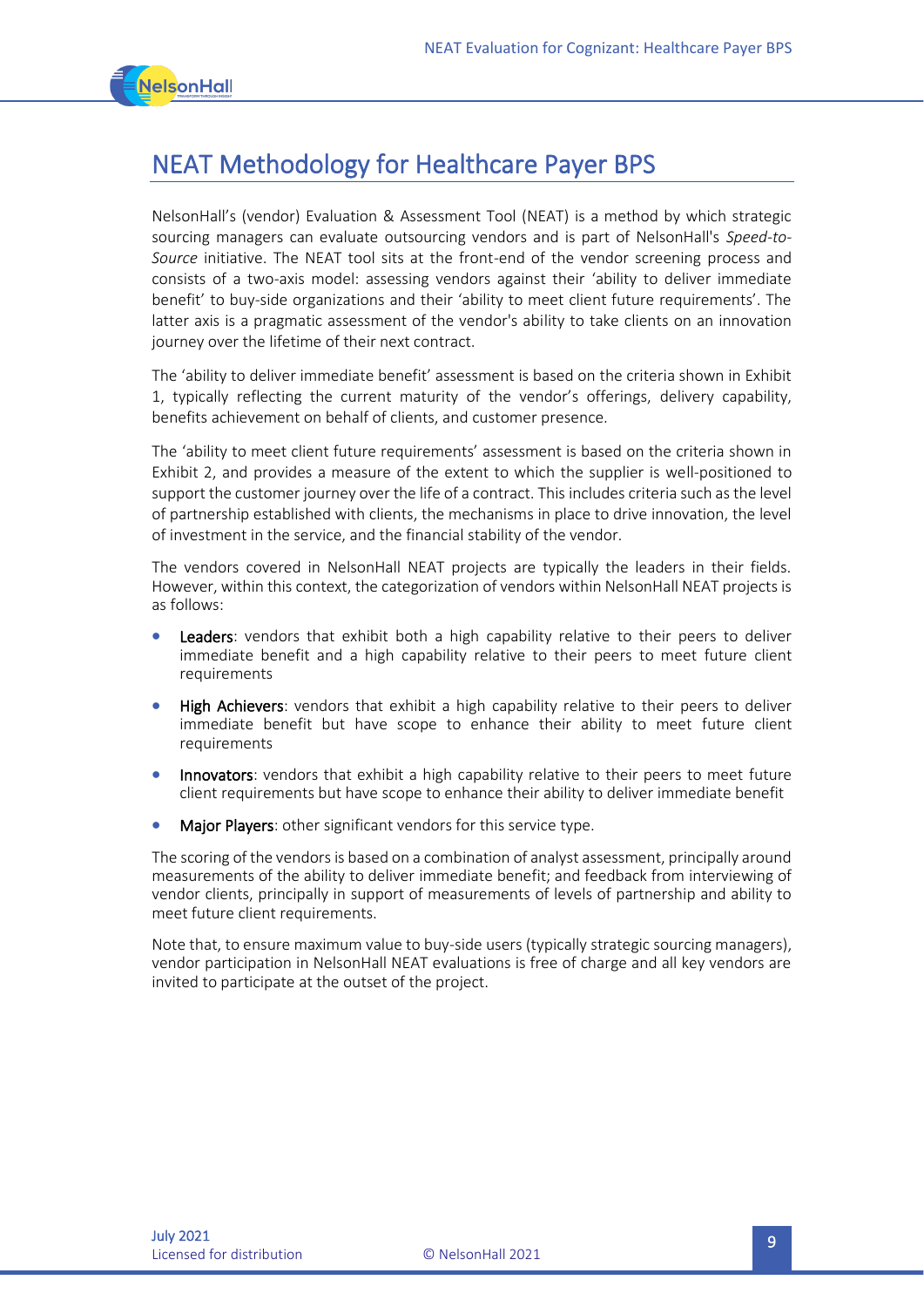

### *Exhibit 1*

# **'Ability to deliver immediate benefit': Assessment criteria**

| <b>Assessment Category</b> | <b>Assessment Criteria</b>                                                                                                                     |
|----------------------------|------------------------------------------------------------------------------------------------------------------------------------------------|
| <b>Offerings</b>           | Plan design, pricing, underwriting, new plan setup<br>Customer/member services/administration<br>Enrollment/health insurance exchange services |
|                            | <b>Billing and collections</b>                                                                                                                 |
|                            | Claims administration                                                                                                                          |
|                            | Provider network management                                                                                                                    |
|                            | Provider administration services                                                                                                               |
|                            | Care management and wellness services                                                                                                          |
| <b>Delivery</b>            | Scale of delivery capacity/FTEs                                                                                                                |
|                            | Perceived caliber of personnel                                                                                                                 |
|                            | Percentage of off-shore workforce                                                                                                              |
|                            | Use of advanced analytics                                                                                                                      |
|                            | Use of digital transformation                                                                                                                  |
|                            | Use of payer specific platform(s)                                                                                                              |
|                            | Ability to reimagine services/processes                                                                                                        |
|                            | Client perception to reimagine services/processes                                                                                              |
| Presence                   | Number of U.S. private sector clients                                                                                                          |
|                            | Number of U.S. public sector clients                                                                                                           |
| <b>Benefits Achieved</b>   | Perceived reduced operational costs                                                                                                            |
|                            | Perceived improvement of member satisfaction                                                                                                   |
|                            | Perceived improvement of regulatory ratings                                                                                                    |
|                            | Perceived reduction in processing and turnaround times                                                                                         |
|                            | Perceived reduction in leakage                                                                                                                 |
|                            | Perceived improvement in volume handling                                                                                                       |
|                            | Perceived flexibility with pricing                                                                                                             |
|                            | Perceived value for money                                                                                                                      |
|                            | <b>Overall Satisfaction</b>                                                                                                                    |
|                            |                                                                                                                                                |